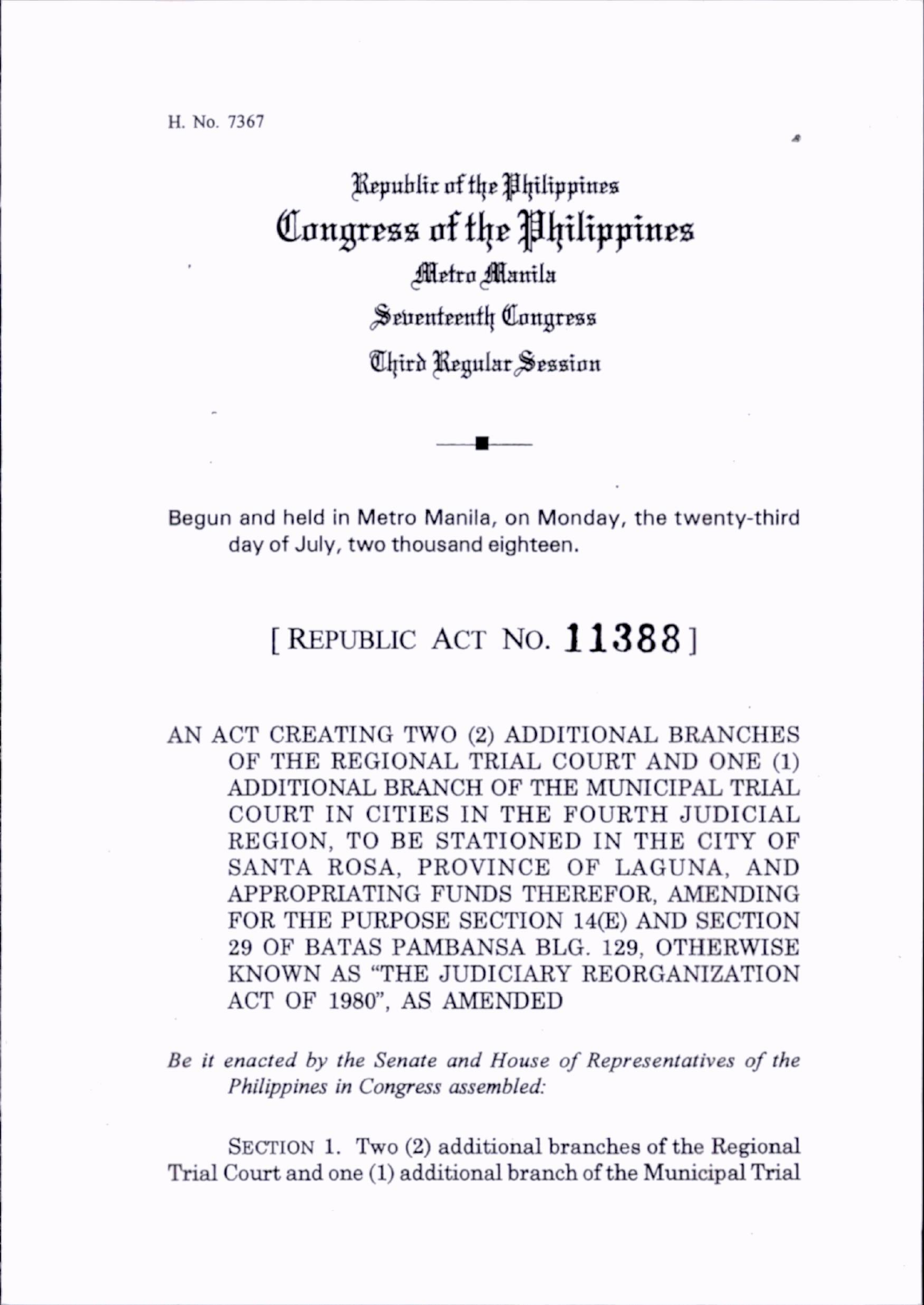Court in Cities, to be stationed in the City of Santa Rosa, Province of Laguna, are hereby created in the Fourth Judicial Region.

The Supreme Court shall assign the respective branch numbers for the newly created branches of the Regional Trial Court and Municipal Trial Court in Cities.

Sec. 2. The Chief Justice of the Supreme Court, in coordination with the Secretary of the Department of Justice, shall immediately include in the Court's program the operationalization of two (2) additional branches of the Regional Trial Court and one (1) additional branch of the Municipal Trial Court in Cities, to be stationed in the City of Santa Rosa, Province of Laguna. The funds necessary for the operation of the courts herein created shall be appropriated and released only upon the actual organization of the courts and the appointment of its personnel.

Sec. 3. Section 14(e) and Section 29 of Batas Pambansa Big. 129, otherwise known as "The Judiciary Reorganization Act of 1980", as amended, and all other laws, rules and regulations which are inconsistent with this Act are hereby amended, repealed or modified accordingly.

Sec. 4. This Act shall take effect fifteen (15) days after its complete publication in the Official Gazette or in any newspaper of general circulation.

Approved,

VICENTE C. \$OTTO III President of the Senate

GLORIA MACAPAGAL ARROYO Speaker of the House of Representatives